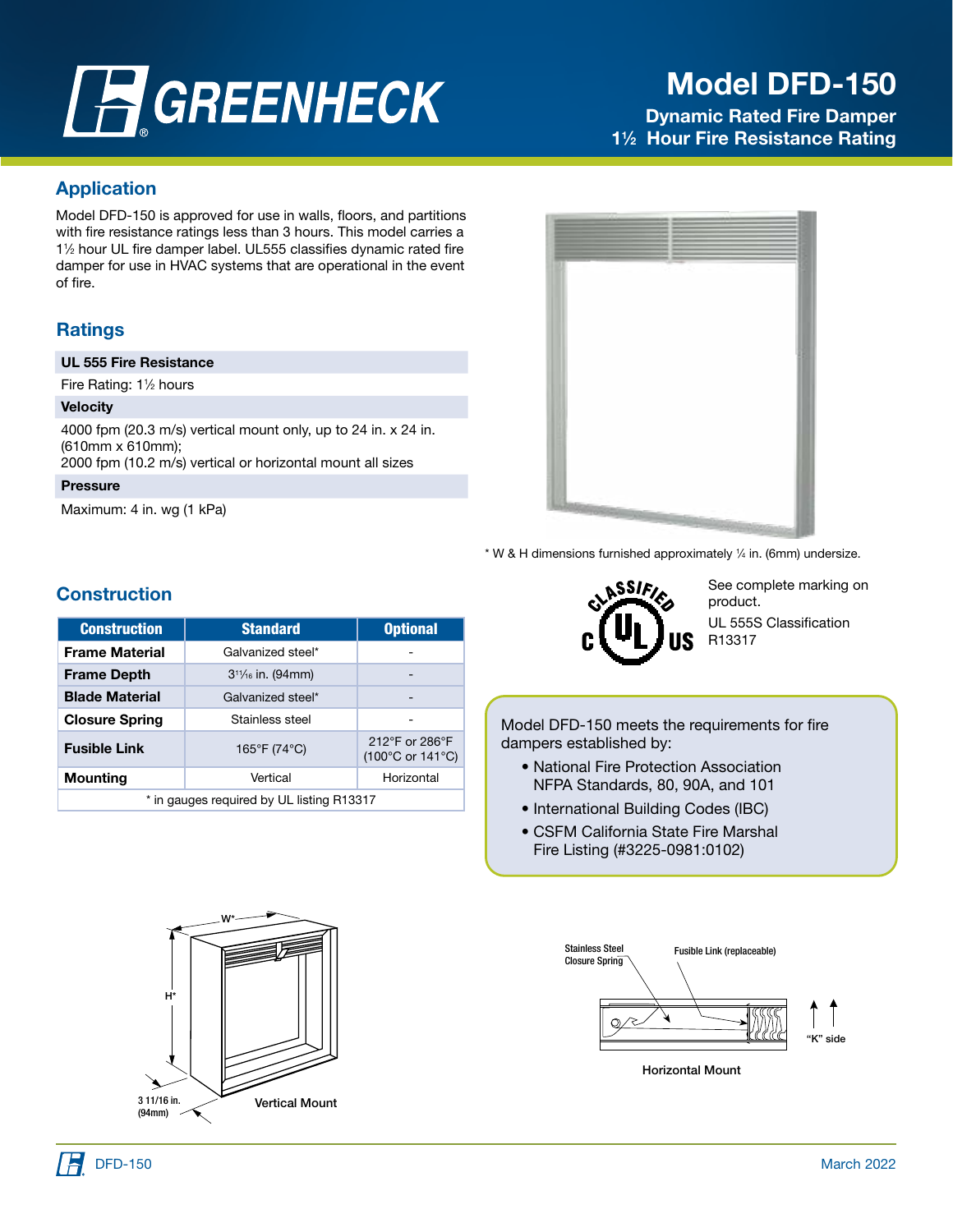### Options and Accessories

- One piece retaining angles (POC)
- Transitions: A, B

#### Document Links



[Installation Instructions](https://content.greenheck.com/public/DAMProd/Original/10001/481324CurtainFireDampers_iom.pdf) **Installation Instructions [Life Safety Damper Catalog](https://content.greenheck.com/public/DAMProd/Original/10015/LifeSafetyDampers_catalog.pdf)** 



[Damper Product Selection Guide](https://content.greenheck.com/public/DAMProd/Original/10002/InteractiveDamperSelectionGuide.pdf)



**[Specifications](https://content.greenheck.com/public/DAMProd/Original/10002/DFDseries_spec.rtf)** 



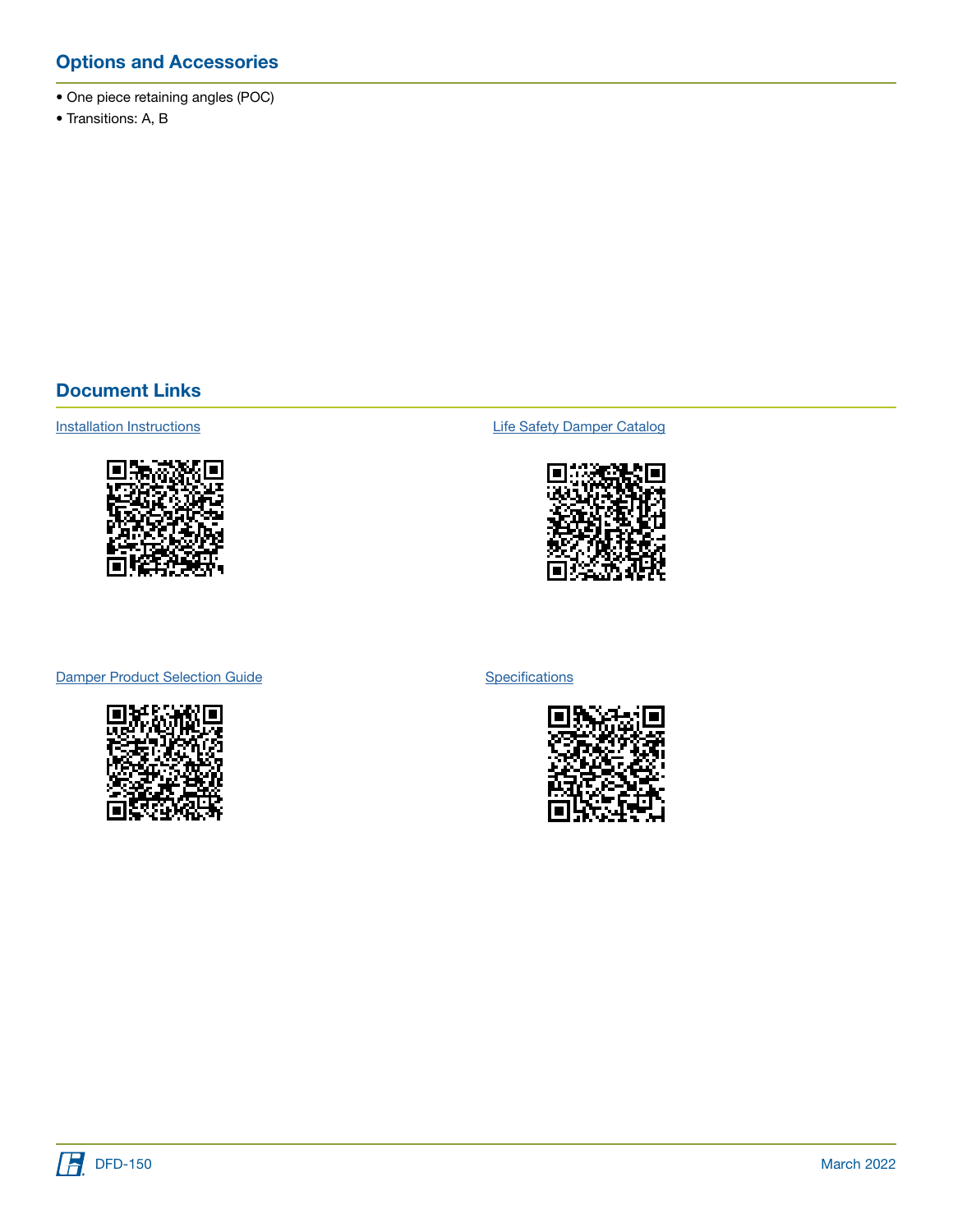## Factory Sleeve Option

All fire damper installations require the use of sleeves, angles and methods described in the installation instructions. Sleeves can be field fabricated or factory furnished as a completed damper/sleeve assembly.

Sleeves are galvanized steel and are available in 20 through 16 ga. (1mm - 1.5mm) thicknesses and lengths up to 36 in. (914mm).

"K" dimension specifies location of damper within the sleeve. Minimum is 4 in. (102mm), maximum is "L" less 4 in. (102mm), which allows for mounting angle installation, and duct connection at each end of the sleeve. If "K" dimension is not specified, it will be provided as one half of "L" dimension (damper centered in sleeve).

Note: If using access doors, the door should be installed on the "K" side of the damper.



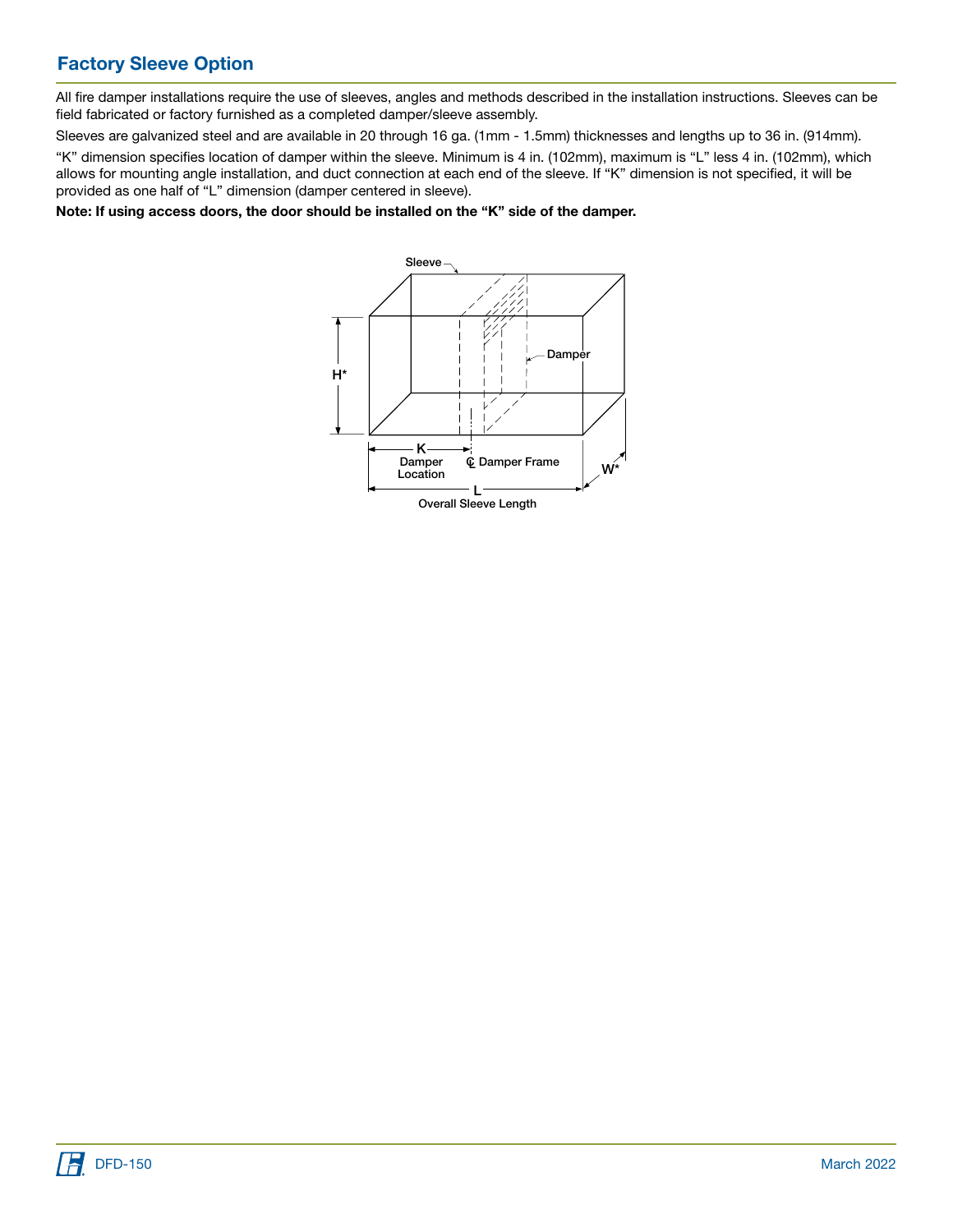## Type A & B

Dampers larger than maximum single section sizes are supplied in 2 or more sections of equal size. Multi-section dampers are factory assembled ready for installation.

| <b>Size Limitations</b> |  |  |  |  |  |
|-------------------------|--|--|--|--|--|
|-------------------------|--|--|--|--|--|

| <b>Inches</b>                                        |                                    | <b>Type A</b>                                                                                                    | <b>Type B</b>                     |                                                                                                                  |  |
|------------------------------------------------------|------------------------------------|------------------------------------------------------------------------------------------------------------------|-----------------------------------|------------------------------------------------------------------------------------------------------------------|--|
| (mm)                                                 | <b>Minimum</b>                     | <b>Maximum*</b>                                                                                                  |                                   | <b>Maximum*</b>                                                                                                  |  |
| Single<br><b>Section</b><br>Vertical                 | $4 \times 4$<br>(102 x102)         | 36 x 36<br>$(914 \times 914)$                                                                                    | $4 \times 3$<br>$(102 \times 76)$ | $36 \times 31$<br>$(914 \times 787)$                                                                             |  |
| Multi<br>Section**<br><b>Vertical</b>                | <b>NA</b>                          | 72 x 48<br>$(1829 \times 1219),$<br>$60 \times 60$<br>(1524 x 1524) or<br>$120 \times 30$<br>$(3048 \times 762)$ | <b>NA</b>                         | 72 x 45<br>$(1829 \times 1143),$<br>$60 \times 56$<br>(1524 x 1422) or<br>$120 \times 26$<br>$(3048 \times 660)$ |  |
| <b>Single</b><br><b>Section</b><br><b>Horizontal</b> | $4 \times 4$<br>$(102 \times 102)$ | $30 \times 30$<br>(762 x 762)                                                                                    | $4 \times 3$<br>$(102 \times 76)$ | $30 \times 26$<br>$(762 \times 660)$                                                                             |  |
| Multi<br>Section**<br><b>Horizontal</b>              | <b>NA</b>                          | 48 x 36<br>(1219 x 914)                                                                                          | <b>NA</b>                         | 48 x 33<br>$(1219 \times 838)$                                                                                   |  |



Type A

\* Sizes are based on 165°F closure temperature and 2000 fpm. Consult factory for maximum size for different temperatures and velocities.

\*\* Consult factory for number of sections.





**Type A Single Section** pe A omgle o



Type B Single Section

Multi-Section Limitations - Type A

Maximum damper height is 48 in. (1219mm) when combination width is<br>72 in. (1829mm) or less.



Multi Section Limitations - Type B

Maximum damper height is 45 in. (1143mm) when combination width is 72 in. (1829mm) or less.